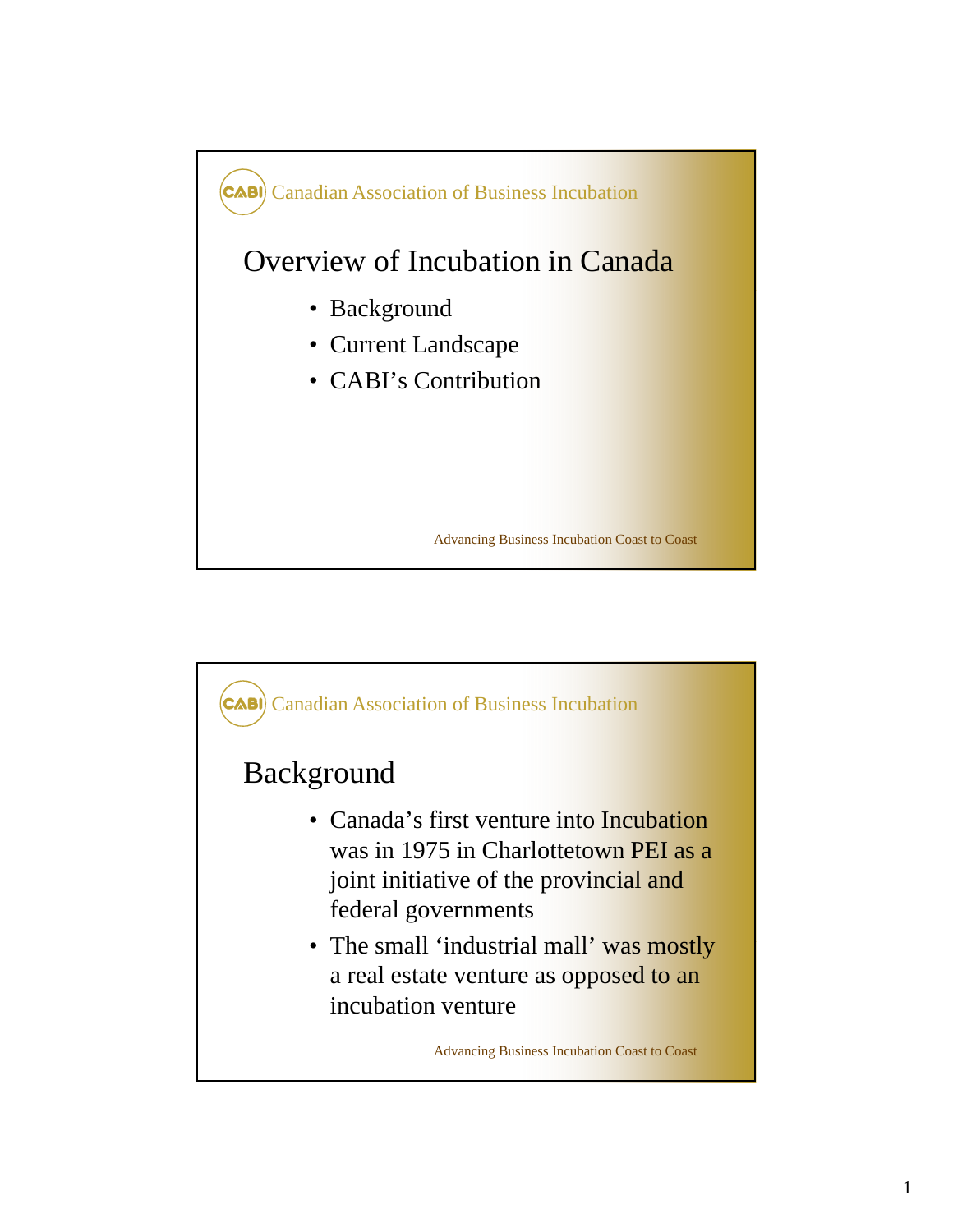

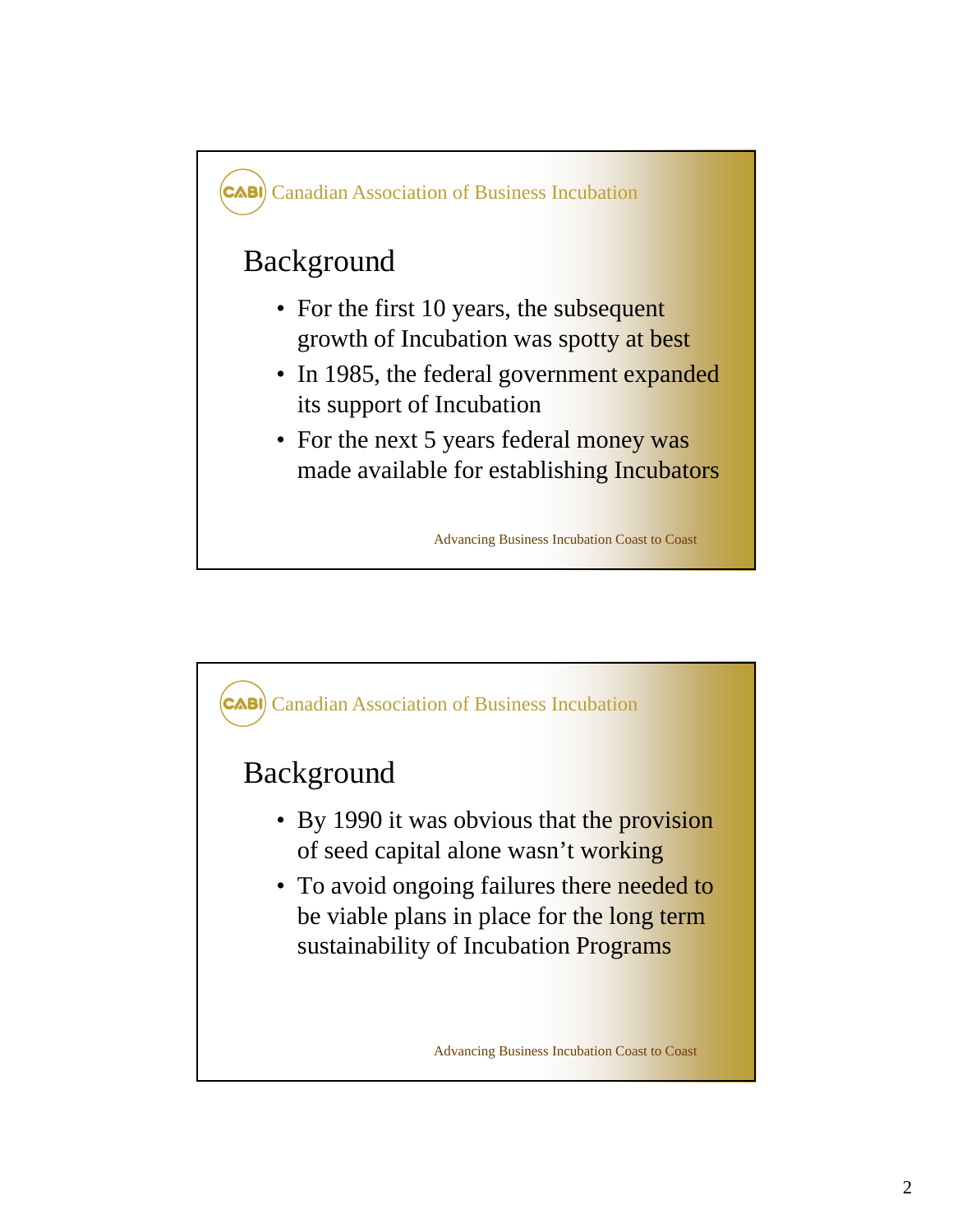

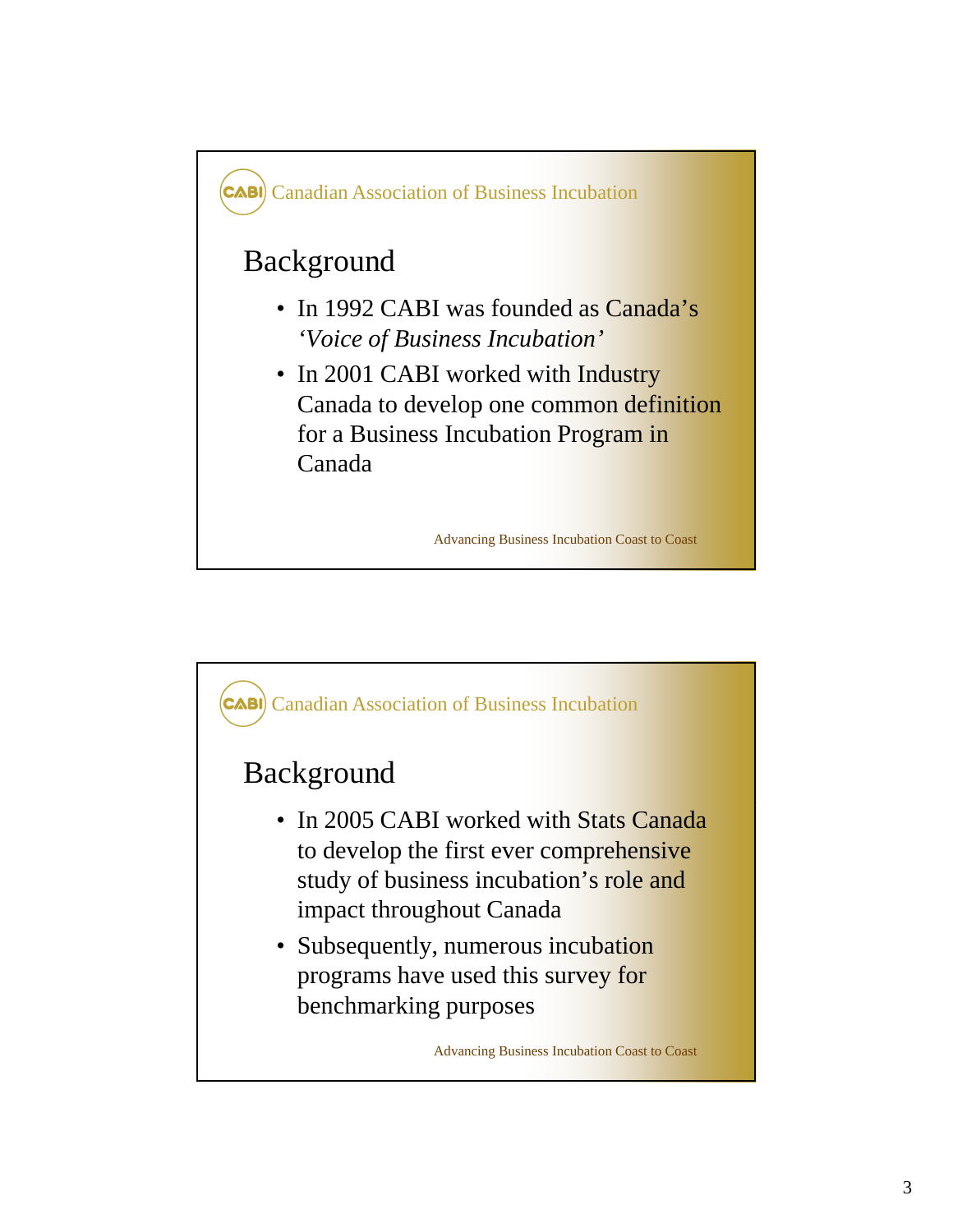

Advancing Business Incubation Coast to Coast

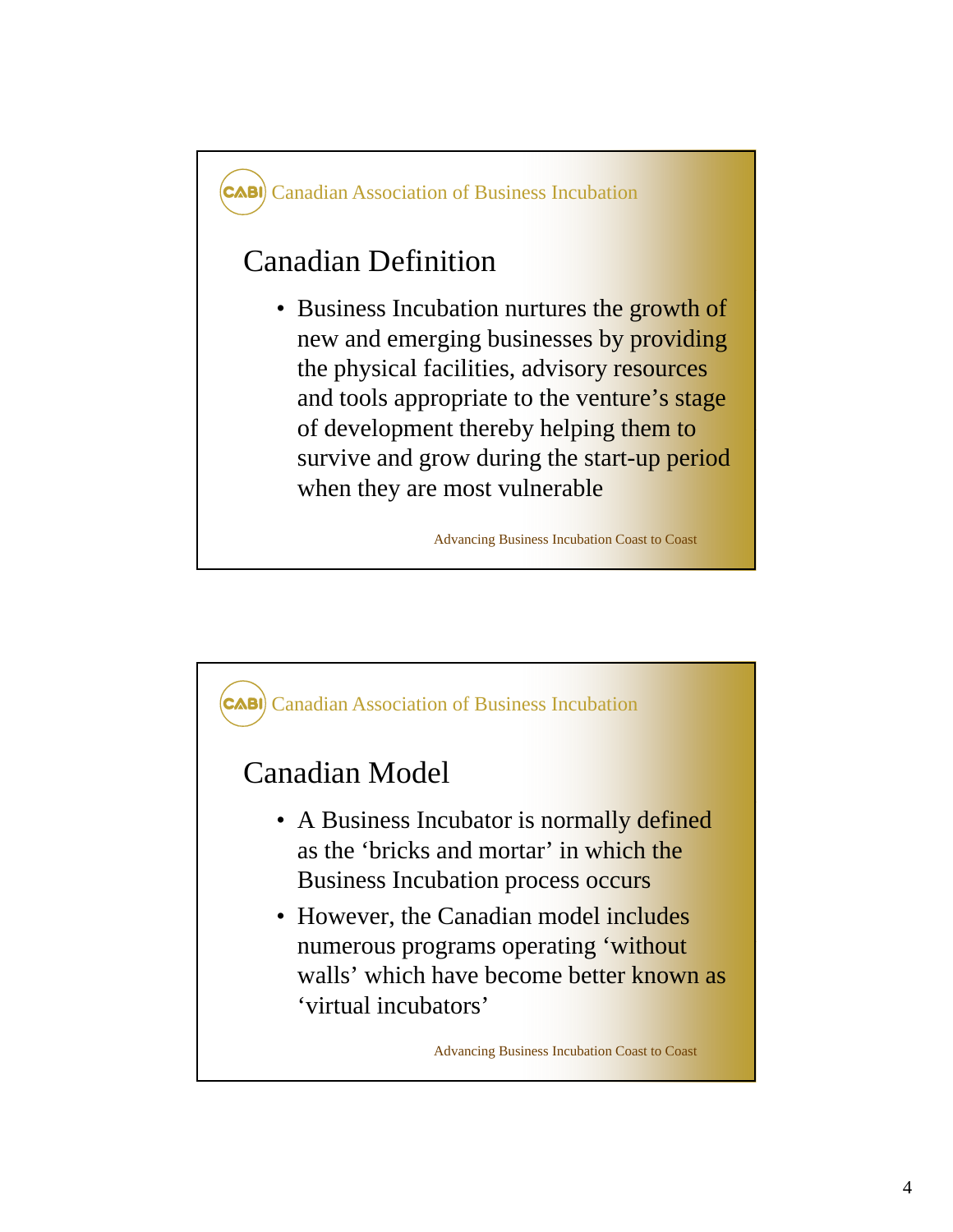

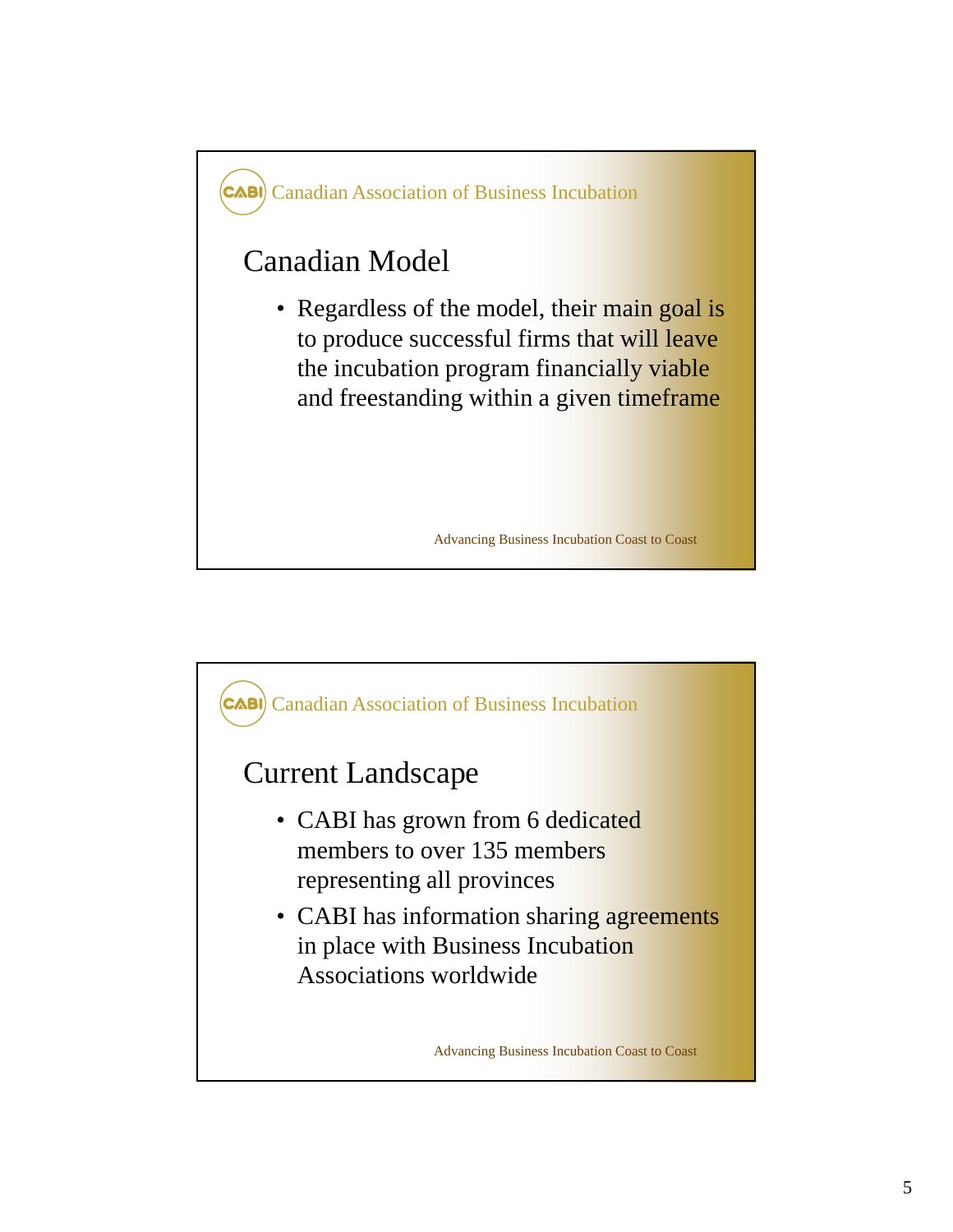

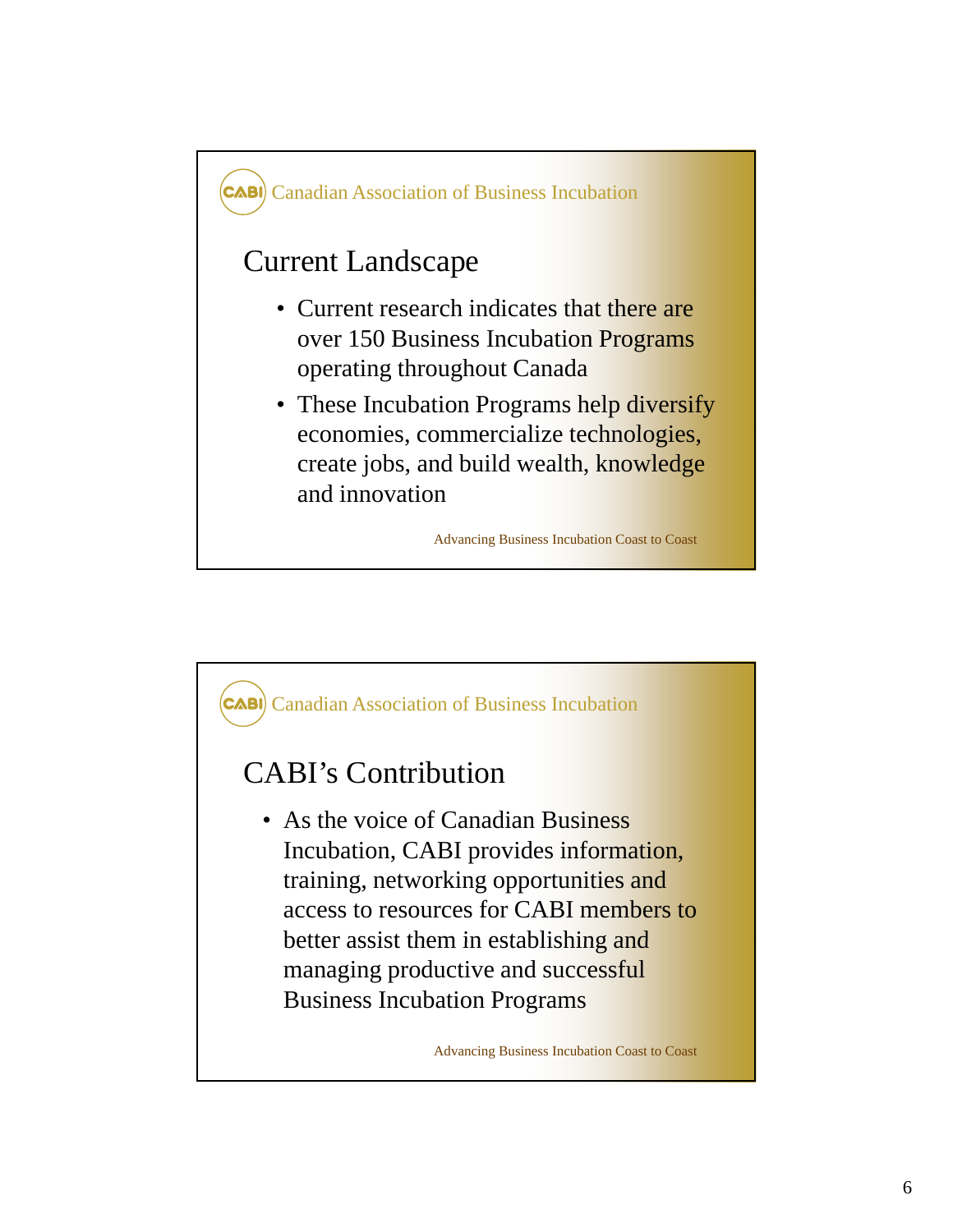